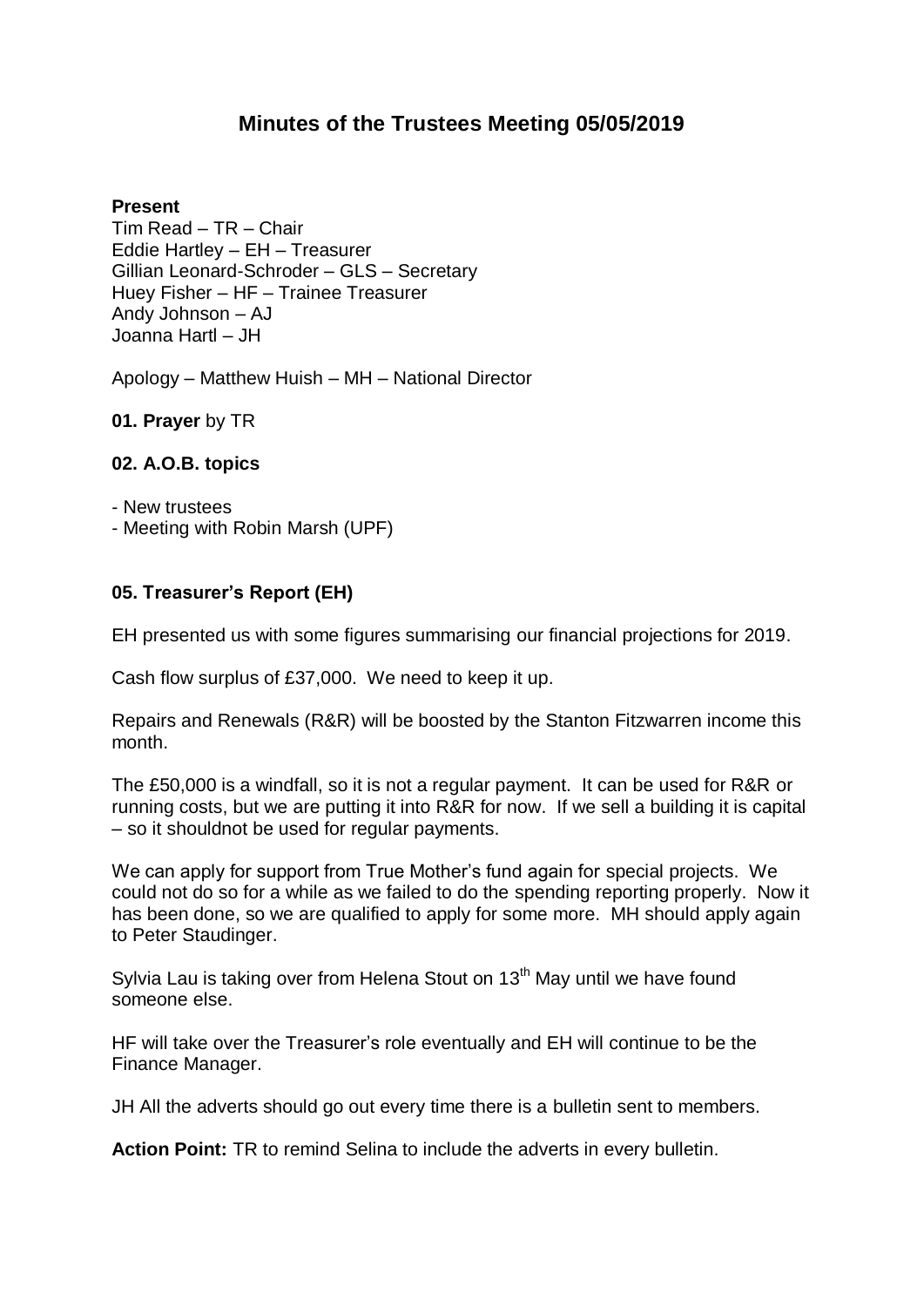**Action Point:** HF will work with EH and Sylvia to make the accounts simpler.

We do not know how much LG is going to cost to bring it up to scratch.

Work on the Cleeve House roof will begin in July.

TR Why are we only putting £3,000 a month into R&R for the whole church?

EH Wecannot afford more at the moment. We can afford more after we build up the income to HQ

#### **06. National Director's Report**

In the absence of MH, a director's report was read out by TR.

We have taken on Reamann Bateman and also Tanya Fisher more than before.

The Blessed Family Department (BFD) budget was set too high in Nov. 2018. We should shift some to the ND budget to give some more to MH for wages.

Reamann Bateman is coming on board for Youth and Young Adults. He will be supporting the HARP Committee.

HF We need to give an appointment letter to new staff members.

JH We also need a national level communication letting members know about changes in staffing.

TR We need a Who's Who on the website.

**Action Point** EH to find out how Reamann's role is being funded.

**Action Point**TR to ask Tom and Selina to make announcements about appointments and retirements.

### **07.Secretary's report (GLS)**

GLS the Annual Report for 2018 is on track.

### **Reports of Special Committees:**

### **08. Special Committees: agree to disband all but corporate charity status committee? (TR)**

TR We do not need a Livingstone House Committee

AJ We can keep the Farm Committee. AJ is working with Hannick Homes and Chris Frith.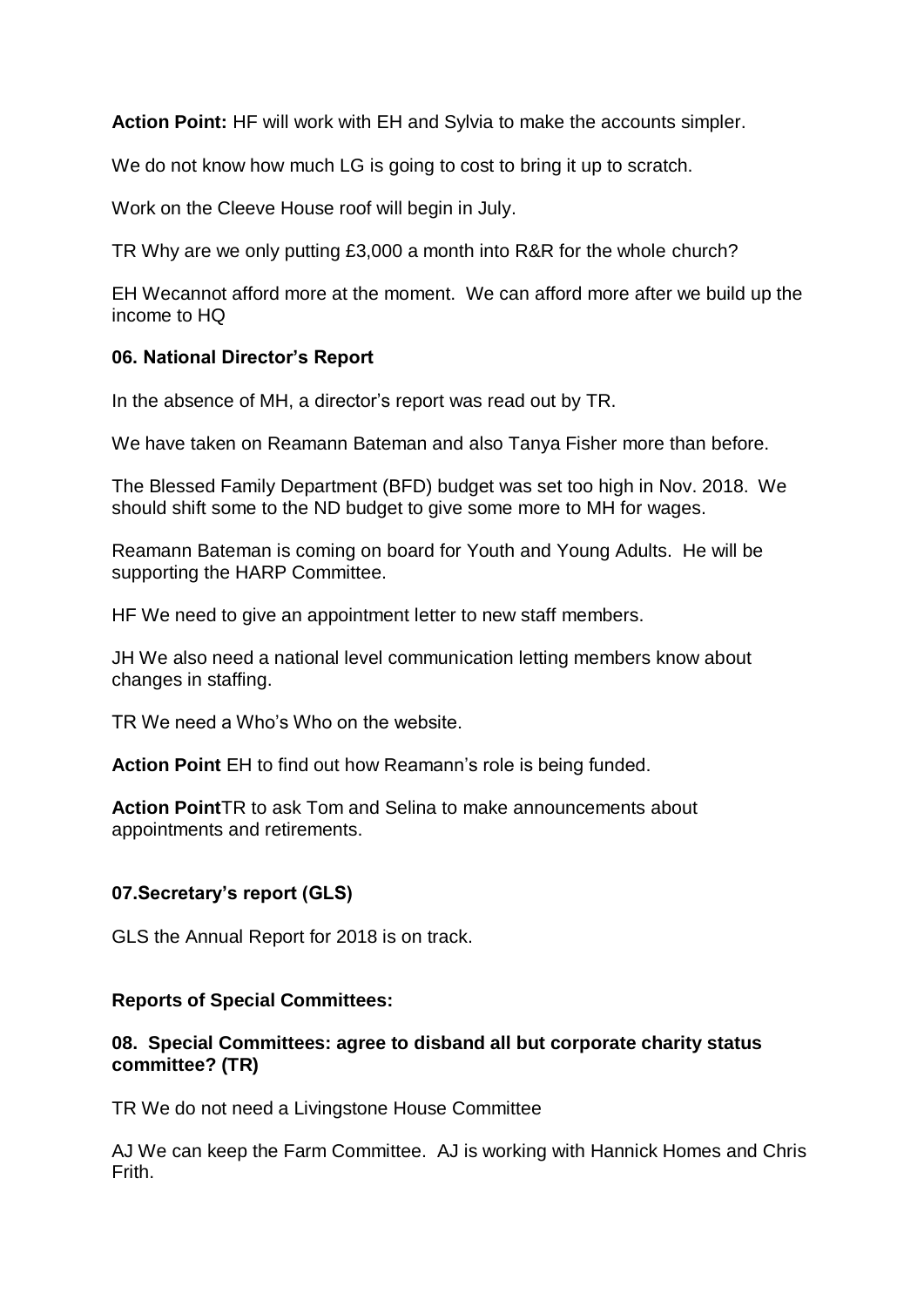# **09. Corporate Charity Status special committee report (TR)**

This committee involves TR, EH and Daniel Pollitt.

Daniel is tidying up the Governance document and MH should ratify it. It should cost £30,000 - £50,000 to change our charity status.

AJ We should increase our insurance cover.

EH We cannot increase it until next year.

The easement money could theoretically be used to change our status.

**Action Point:** EH to check out increasing the insurance for trustee liability to £1 million.

### **Unfinished Business:**

### **10. from 24/03/2019 agenda point 13**

AJ We need someone who has an idea about "who we are" and what we need.

EH When the FC has produced itsproposals, we can bring someone in to give us advice. We must get advice.

AJ do I have permission to look around for the right advice for us?

Everybody agreed

AJ Are there grants that we can apply for?

EH Can we bring HF directly into FC discussions?

HF We need to invest a little money to make a lot more.

TR Can HF attend the FC meetings so that we have a clearer idea of their discussions?

JH they don't give us any minutes from their meetings.

HF it would be good to have at least one sister on the FC.

### **New Business:**

## **11. Ratify Solar Farm Agreement (TR)**

TR Loxley has answered all of our questions satisfactorily.

We agreed to the Solar Farm Agreement.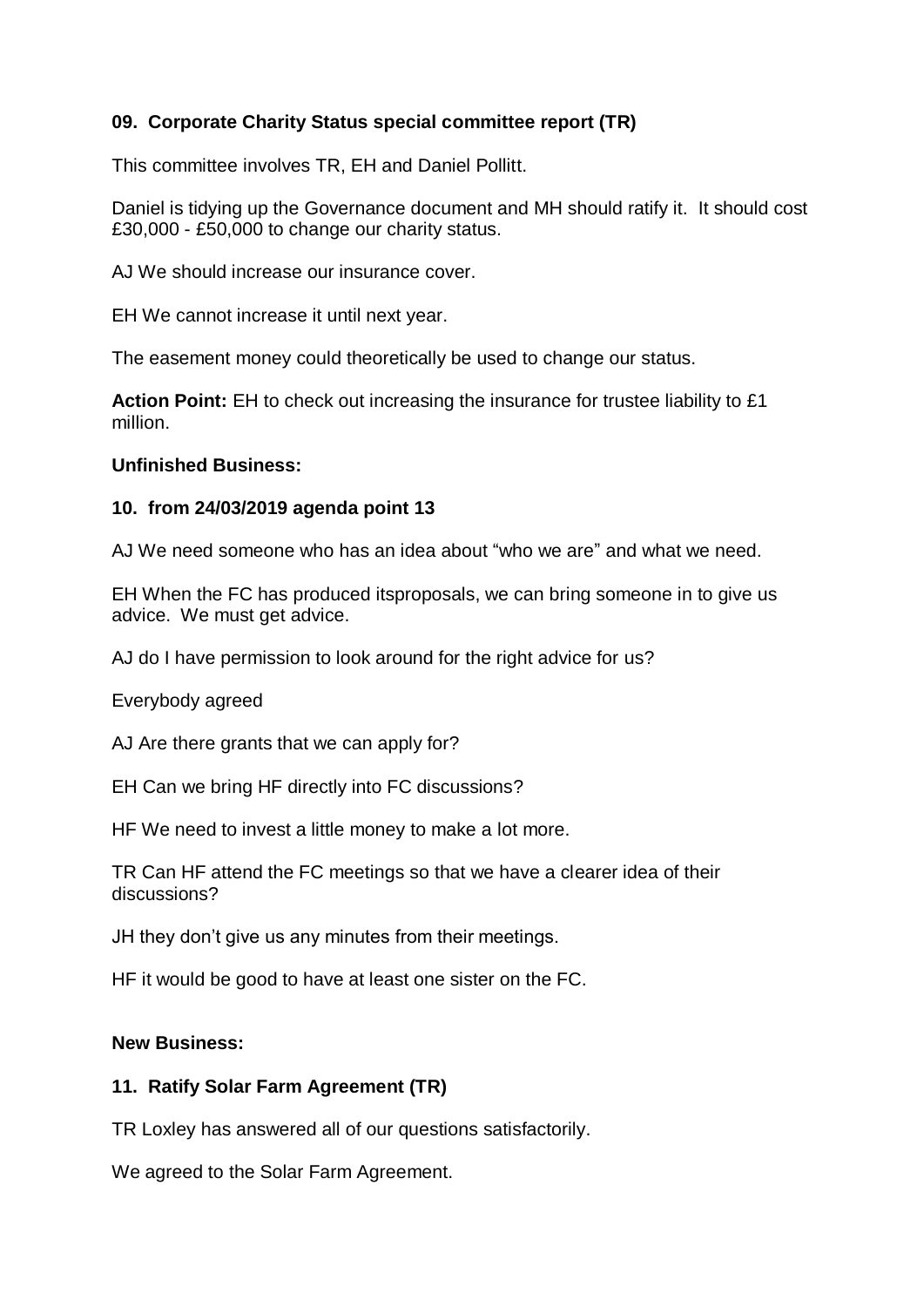# **12. Renewal of Cass and Ali's tenancy (TR)**

We have drawn up a lease for Cass and Ali for 7 years plus 3 years.

It was ratified by the TB.

# **13. Renting rather than buying a new HQ (EH)**

EH We can rent a HQ building for now and buy in the future when we get the money in from leasing large buildings like LG and LH.

HF We can sign a rental agreement for 2-3 years not 7 years.

If North London or Central London also use the building, they can contribute to the rent.

AJ Whatever we do with LG, we need to be sure that True Mother will not have any objections.

TR We can do anything with it except sell it.

## **14. Reviewing our Financial Policies (EH)**

TR can go through the document sent to us a few days ago. We do not need to discuss it now.

Before the next meeting everyone should have a look at it.

### **15. Declaration of Interests form (TR)**

HF and TR still to provide these.

### **16. Related Party form (TR)**

These were handed in to TR

## **17. Cleeve House Joint Management Team (TR)**

JH The purpose of the management committee is to make sure that there is a smooth transition from Miriam to the next people who will run it, and that we have someone in place in time before Miriam leaves. That was why I recommended that each of the three bodies should be represented: AJ and myself from the trustees because we know the house very well, and Bernard Chellew from the FC, and possibly William Haines form the NC.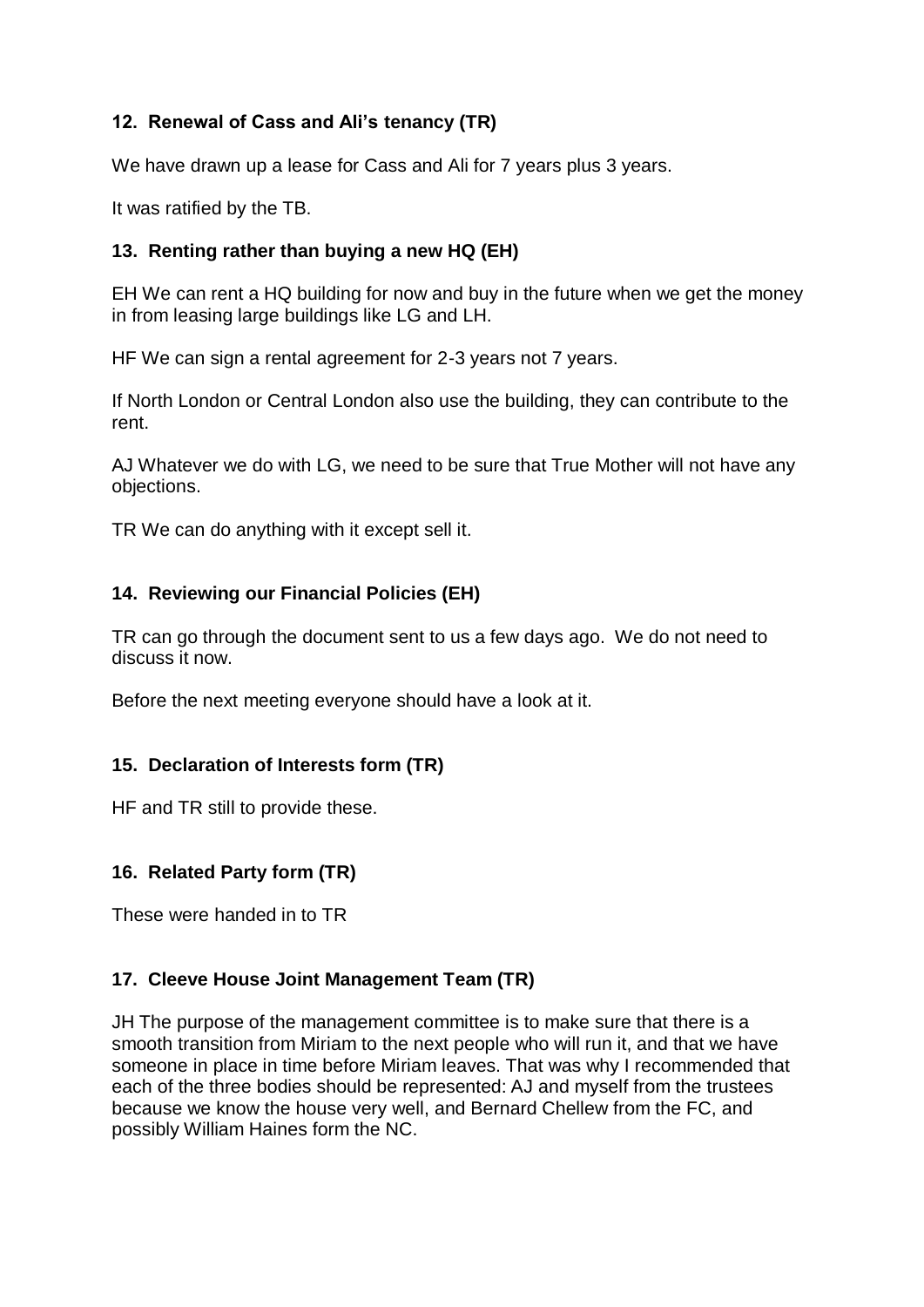TR The trustees and the FC should both work together on this. We don't need anyone from the NC it's not their job, so we will just leave it at AJ, JH and Bernard Chellew who also volunteered to be a part of this committee.

AJ We can also invite TerryLinden-Fermor to be on the committee (as he has been involved in restoration work at Cleeve House).

JH I feel it would be better to keep Terry L-F in the role of special advisor to the committee, rather than be part of the committee, as he is not a member of the FC or the TB.

We are looking for a caretaker couple to run it, possibly a second gen couple

TR They should be cost neutral to HQ.

JH The latest workshop for HARP had 37 people staying there of which only 15-18 were actual participants, and the rest were staff. If we did have 150 participants Cleeve House would not be suitable.

TR We have to wait for the NC to decide on the actual number. They are supposed to be discussing it in their zoom call or meeting this Friday 10<sup>th</sup> May



EH Yes we have to be very careful about employment law.

TR Someone needs to ask Who should do that?

Maria how he was running LH when they took over from him, and he has a good

JH Bernard Chellew would be a good person to do this,

He is also very sensitive.

TR OK I will talk to Bernard about this. But it would be after the NC meeting when it should be clear whether we will be keeping CH or not

JH Please also make it very clear to MH that the NC needs to discuss the figure he proposed of 150 people for retreats in detail as this will affect people's lives very concretely.

TR OK I will do that.